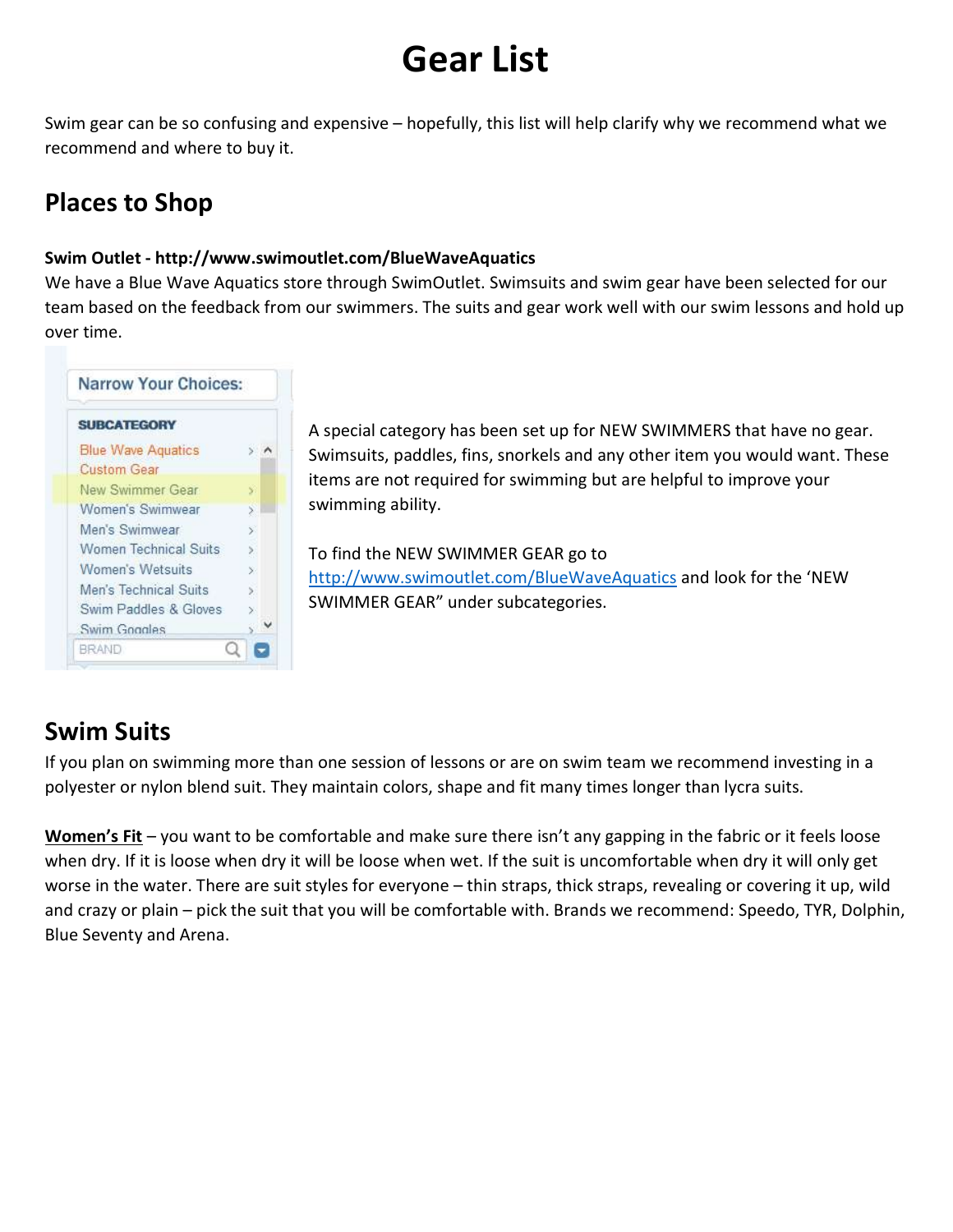

#### These items are available in NEW SWIMMER GEAR subcategory

Men's Fit – Please get a swimsuit if you plan on swimming more than one set of lessons or are on swim team. Board shorts are fine but hard and heavy to swim in. Suits that are polyester or nylon blend tend to last longer and hold their shape and color. For the modest swimmer go with the Jammer style suit which looks more like bicycle shorts. You will see men in both jammers and briefs – it is completely up to you what you want to wear. Brands we recommend: Speedo



#### These items are available in NEW SWIMMER GEAR subcategory

### **Goggles**

Everyone has their own favorite brand of goggles and you will need to try on a few pairs before you find yours. A safe bet with most swimmers is the Speedo Vanquisher, it seems to fit everyone most often.

The Speedo Vanquisher comes in both men's and women's sizes, offer different colors and offer prescription goggles. Mirrored smoke goggles are good for outdoor swimming, clear goggles are good for indoor swimming. Invest in a pair of mirrored goggles if you are planning on swimming open water this summer.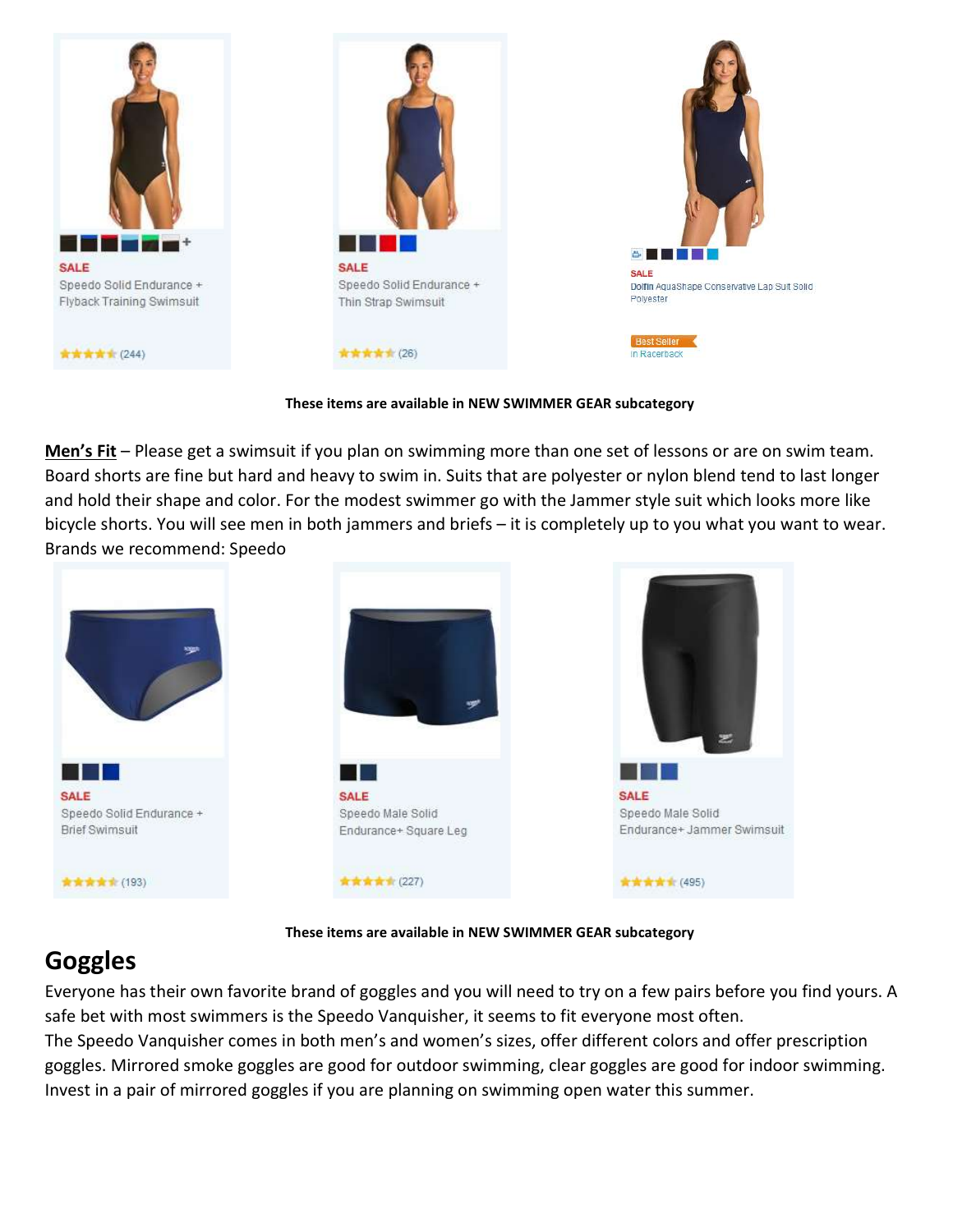



These items are available in NEW SWIMMER GEAR subcategory

#### Nose Plugs

New swimmers find nose plugs helpful while they learn how to hold their breath and when to breath. Here are a couple examples of nose plugs, there are plenty to choose from so do your research.



#### Fins

We recommend talking to your Coach before purchasing fins. While fins are great for swimming if you get the wrong type of fin you can impair your swimming or cause injury. Lane mates might have fins that you can try before buying.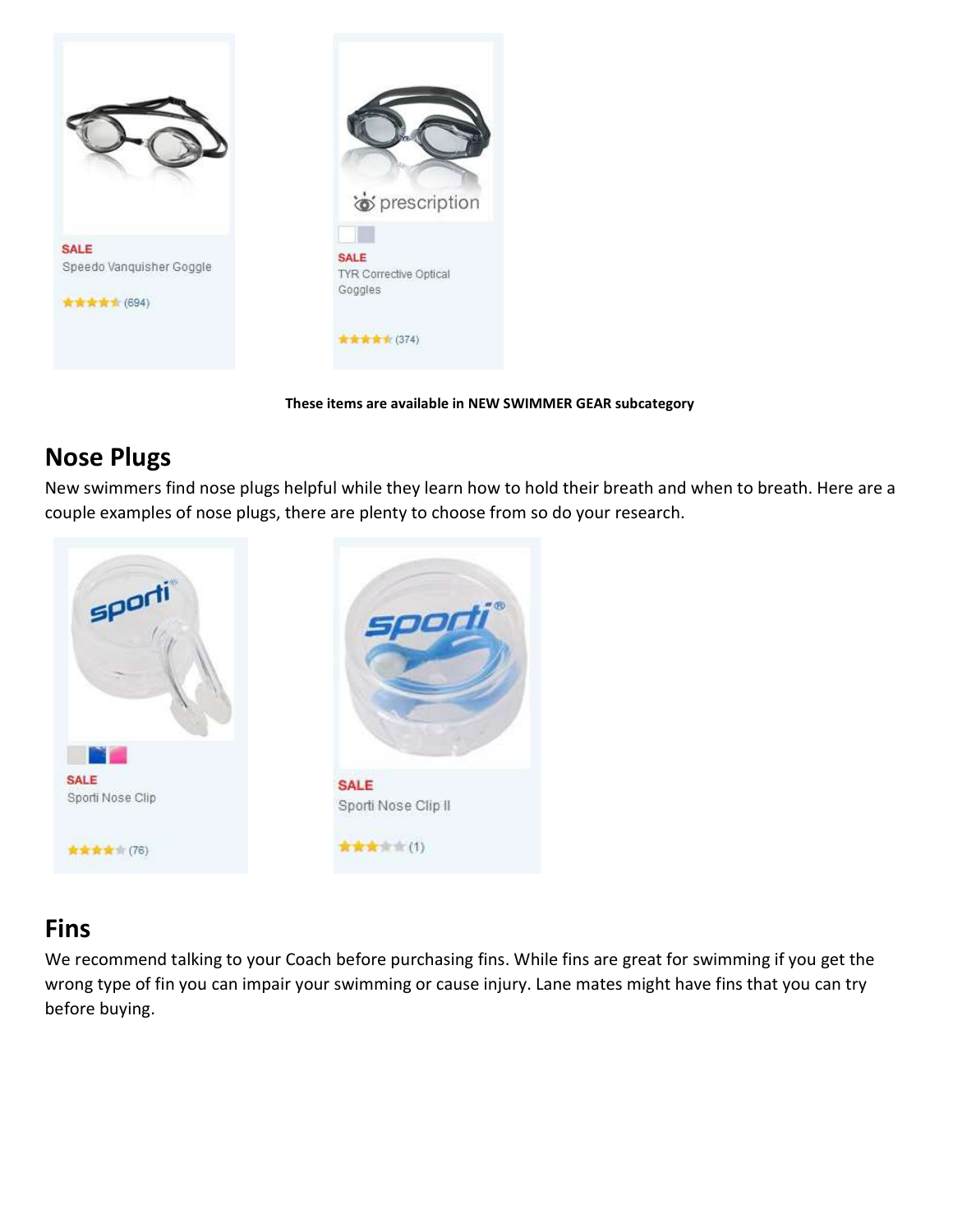

Foot Type: Preexisting weakness, pain in legs, ankles or feet



Foot Type: Preexisting weakness, pain in legs, ankles or feet

Foot Type: Standard foot and heal

These items are available in NEW SWIMMER GEAR subcategory

#### Paddles

We recommend talking to your Coach before purchasing paddles. While paddles are great for swimming if you get the wrong type, it can impair your swimming or cause injury. Lane mates might have paddles that you can try before buying.



Strokemaker Paddles #0/XXS Purple (Ages 5-10)





Strokemaker Paddles #0.5/XS Orange (Ages 8-11 & Female Masters)





Azure Blue (Ages 9-13 & HS Girls)

★★★★★ (51)